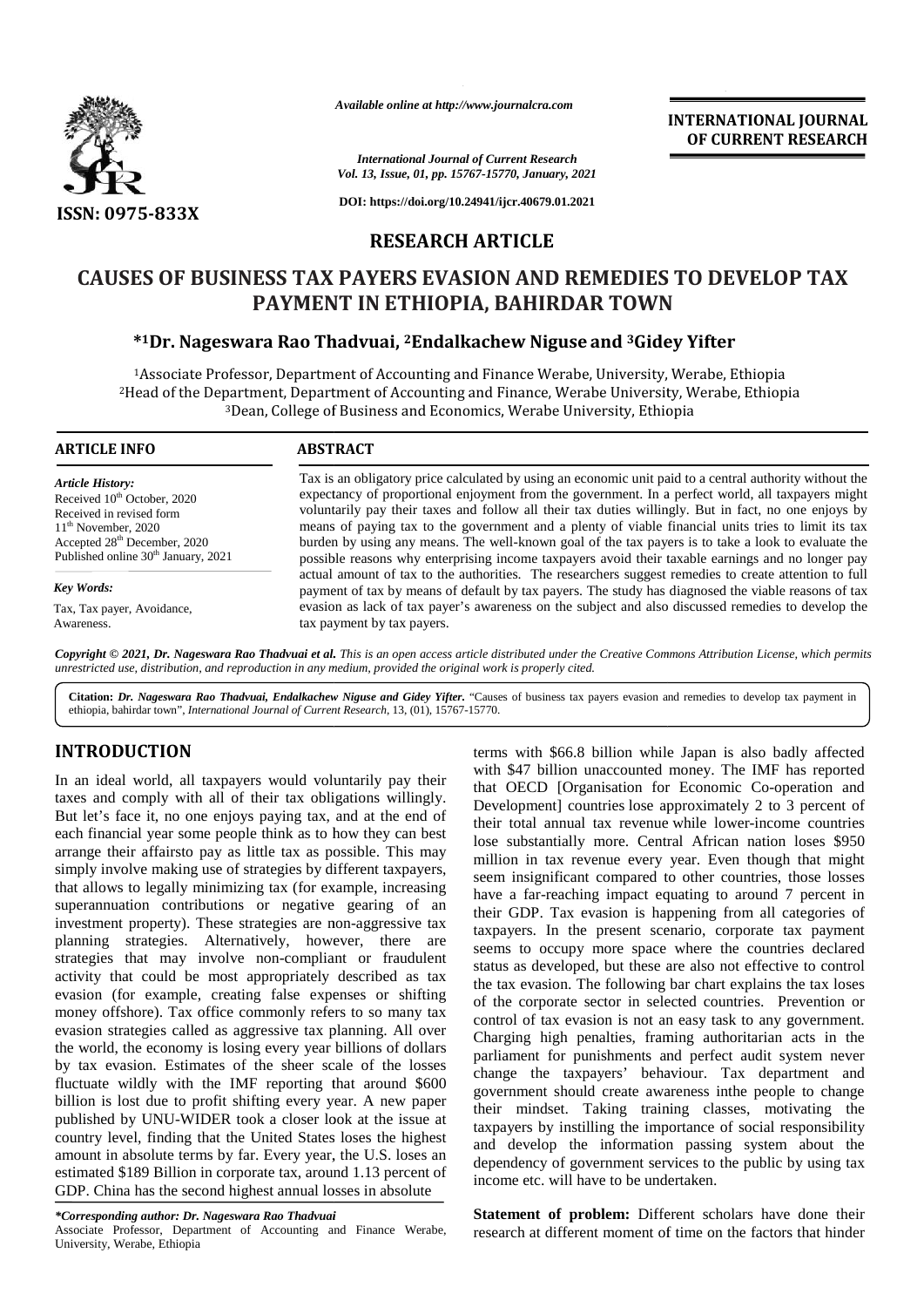the collection of true amount of tax revenue by the governments in Malaysia, Czech Republic, China, USA, Kenya, Uganda, etc. though tax evasion factors vary based on the context. But, as per the researcher's knowledge there is no published research regarding tax evasion causes and prompt payment of tax remedies in the country of Ethiopia. Thus, the researchers got interested to do this research in order to fill the gap and also the researchers believed that this study will have great contribution to the tax authority to rate the factors that become obstacle to collect true amount of tax and to provide feedback on how the taxpayers hide their true amount of taxable income in the study area.



### **Objective of the Study**

- To investigate the reasons as to why the taxpaye rselude their taxable income and resist paying true amount of tax to the government
- To find out the avenues to create awareness to taxpayers to avoid the tax Evasion for prompt payment of tax in a case of Bahirdar town.

Category "B" taxpayers: include businesses with no legal personality and their annual sales revenue is between Birr 100,000 and Birr 500,000. Like category "A" taxpayers, category "B" taxpayers shall maintain proper books of accounts and shall use the type and quantity of voucher registered and approved by the tax authority.

Category "C" taxpayers: include any other businesses which are not classified in category "A" and category "B" taxpayers. Such type of businesses does not have separate legal entity and whose annual sales revenue is estimated below Birr 100,000. Category "C" taxpayers are not required (not mandatory) to maintain books of accounts and to prepare financial statements.

**Possible causes of tax evasion:** Kinsey (1987) argue that tax noncompliance is an intentional behaviour. In countries like Ethiopia where most of the business community have no access to information, lack of awareness cannot be simply overlooked rather it can be assumed as a major determinant of tax compliance behaviour. Phillips & Sandall (2008), explain the relationship between governance and tax reforms. The study explains that three key dynamics reflects the relationship between governance, taxation and investment climate. Firstly good tax system positively depends on good governance. Secondly a fair domestic taxation system promotes good governance because efficient tax system allows population to pay fairly. Similarly, Brooks (2001) states that fairness has always been widely regarded as the most important criteria in judging a tax system. The problem of unfairness is that a tax system allows taxes to be shifted from dishonest to honest taxpayers. The fairness of a tax system may also be perceived in different ways by the taxpayers and tax authorities. What is fair in the eye of the tax authorities may not have the same image in the mind of the taxpayers.

It is pointed out by Adams (1921) that the success of income tax rests primarily upon the honesty of taxpayers. Some authors (Brooks, 2001) indicated that tax morality has declined over the past few decades and this is attributed to wasteful, inefficient, and even perverse governments. Adams further states that one of the factors that contribute to the dishonesty of the taxpayers is the complexity of the tax system, as it may lead to administrative failures. This can be viewed as it has relation with the tax culture of the society. Practically it is difficult to obtain genuine information from taxpayers regarding their income. Hence, tax gap is created to the extent the taxpayers hide information regarding their business activity.

**Data analysis:** The researchers collected primary information from respondents who are not willing to pay tax or not paying tax to the government for different causes.

### **Table 1. Tax payers Profile**

| Gender              | Frequency | Percentage |
|---------------------|-----------|------------|
| Male                | 105       | 70         |
| Female              | 45        | 30         |
| Total               | 150       | 100        |
| Level of Education  |           |            |
| Primary             | 21        | 14         |
| Secondary           | 33        | 22         |
| Certificate         | 37        | 24.67      |
| Diploma             | 35        | 23.33      |
| BA degree and above | 24        | 16         |
| Total               | 150       | 100        |
| Business type       |           |            |
| Service             | 50        | 33.33      |
| Manufacturing       | 35        | 23.33      |
| Merchandising       | 65        | 43.33      |
| Total               | 150       | 100        |
| Taxpayers' category |           |            |
| Category "A"        | 45        | 30         |
| Category "B"        | 50        | 33.33      |
| Category "C"        | 55        | 36.67      |
| Total               | 150       | 100        |

Source: Primary data

The above table shows that out of 150 taxpayers 105 (70%) are male and 45 (30 %) are female. Here female proportion is very low. It's indicating only 30%. In that, most of the female are supporting male to share the work. Female entrepreneur proportion showing very less percentage, may be most of the females are house wives even though they completed graduation and financially manageable. As per respondents academic profile, 21 (14%) have gone to primary school, 33(22%) have gone to secondary school, 37( 24.67%) were at certificate level, 35 (23.33%) were diploma holders, and only 24 (16%) of the respondents have gone to the university. The low rates of those who attended university explain that the intellectuals are involved in business activities. Those who stopped their education at primary and secondary level are running small businesses and they are not maintaining any record. These are only paying individual tax. Regarding their business type, 50(33.33) of the respondents were engaged on service giving enterprises, [Like small scale transport services, Cafeteria and restaurant, Warehousing services, tourist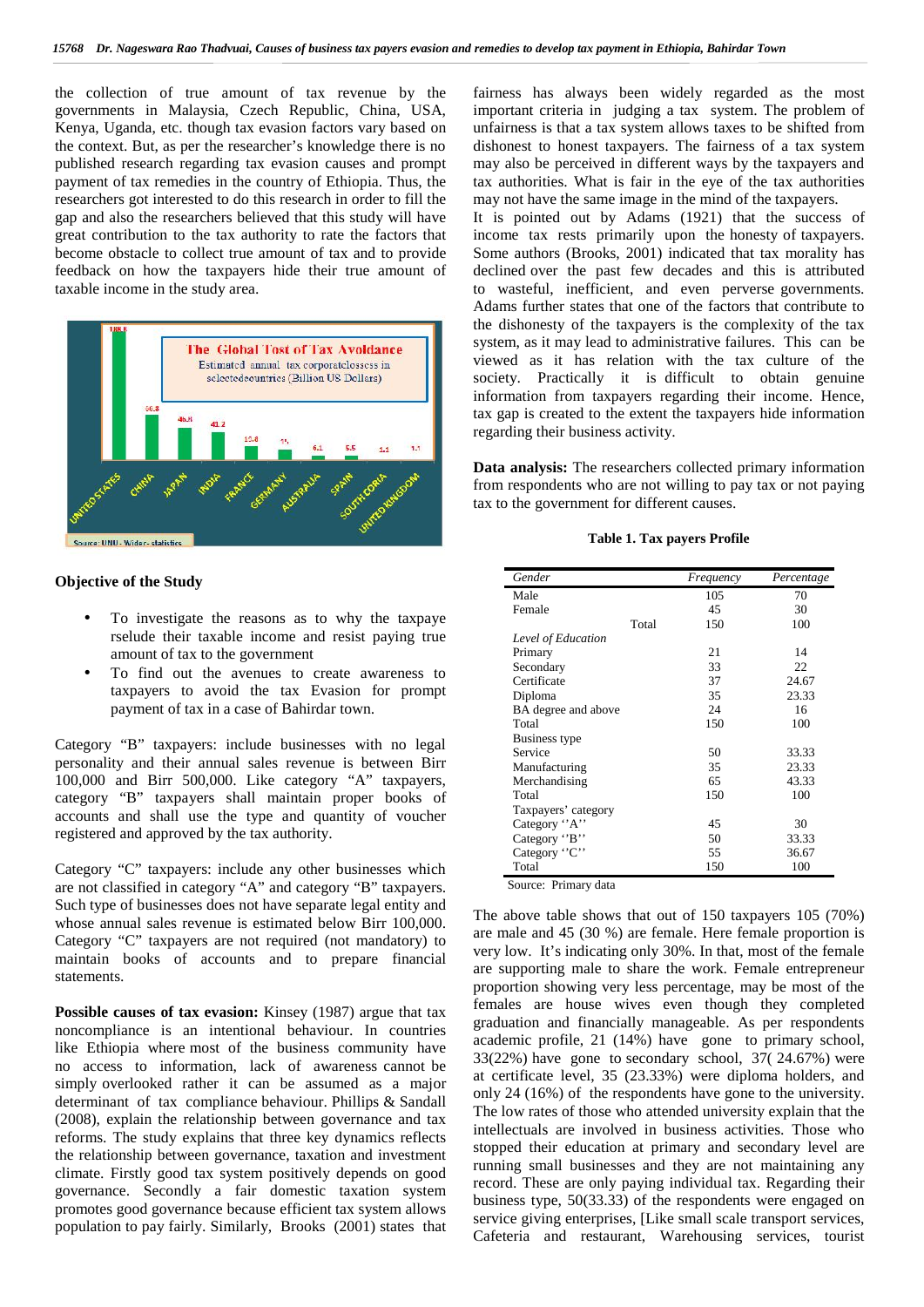services, beauty salons, internet café, garage and assembly work, poultry, animal feed processing and fruit and vegetable production and selling etc.]35 (23.33%) of the respondents were engaged in manufacturing activities (like manufacturing, construction, trading, mining quarrying sector] and the rest 65(43.33%) on merchandising businesses. Out of the total respondents, 45 (30%) were registered in category ''A'' taxpayers, 50 (33.33%) were registered in category ''B'' taxpayers and the remaining 55(36.67 %) were registered in category ''C'' taxpayers. From the above observed data in this study, more taxpayers are registered in category ''A'' and category ''B'' at Bahirdar town as compared with the others.

## **Reasons for tax evasion**

**Table 2. General reasons of Tax Evasion**

|                                               | Frequency | Percentage |  |
|-----------------------------------------------|-----------|------------|--|
| Lack of awareness                             | 63        | 42         |  |
| Unfair tax rate                               | 34        | 22.667     |  |
| Lack of good governance                       | 16        | 10.667     |  |
| Rent seeking thinking of the taxpayers        | 15        |            |  |
| Lack of trust on the government               |           | 4.667      |  |
| Lack of continuous follow up by the authority | a         | 6          |  |
| All of the above                              | 6         |            |  |
| Total                                         | 150       | 100        |  |

Source: Primary Data

According to the above table 2, 63(42%) respondents responded that the lack of adequate awareness regarding the purpose of taxation as the primary reason for tax evasion. In their opinion they evade taxes because of fluctuating income levels from year to year, lack of education, lack of social responsibility, Zero based business (without bill) etc. Previous studies by Anna A. and Kamala A. (2008 identified that taxpayers' perception on the tax system was important because fairness of the tax system will instil compliant behaviour among taxpayers. Understanding taxpayers' motivation and developing tax policies and strategies that can influence compliance will bring more revenue and less administrative cost to the tax authority. On the other hand, 34 (22.667%) of the respondents responded that unfair tax rate is the second cause for tax evasion, these category expressed that the government collecting 35% taxes after crossing a certain limit of income is unfair and some are willing to pay 20% of tax from their income or profit. Dr. Rao an Indian expatriate said that "Tax payer is not a deluder; he is created by government by charging high tax rates on their taxable incomes". The actual scenario in Ethiopia is that more than 75% of the business people belong to the middle class.

Their yearly income/profitsare not sufficient to fulfil their minimum requirements but the government is collecting taxesif their sales revenue exceeds 100000 birrs. There is no guarantee that everyone will cross the 100 thousand birr revenue line one. Even if they crossed, the margin of profits will not exceed 20% or 30%,which means that these categories of taxpayers are getting only 20,000 birr to 30,000 birr profit per annum. The monthly average profit earning by the taxpayer is less than the 5,000 birr. This amount is not sufficient to manage the family requirements and therefore the taxer payers do not even think about prompt payment of taxes to the Government. 16(10.667%) of the respondents felt that lack of good governance by the tax authorities as the other reason for tax evasion, 15 (10%) of the respondents responded that one of the reason for tax evasion is the thought of seeking rent, 7(4.667%) of the respondents responded that lack of trust

on the government is the reason for tax evasion, 9(6%) of the respondents responded that lack of continuous follow up of the business people transactions by the tax authority is another reason for tax evasion, and the remaining 6 (4%) of the respondents said that all of the above reasons can be the possible reasons for tax evasion. This implies that lack of experience in paying significant amount of tax, unfair tax rate, rent seeking thinking of the business people, lack the authority of continuous follow up, lack of good governance, and lack of trust on the developmental activities of the existing government are the reasons for business people evading their true taxable income and not to pay true amount of tax to the government from top to bottom sequences respectively from the eyes of the taxpayers. This result is consistent with previous studies which had been done by Roth Scholz and Witten (1999); Murphy K. (2004); Rametse and Yong (2009); Omweri et al. (2005); Desta K. (2010) identified that unfair tax rate, lack of good governance, rent seeking thinking of the taxpayers, and lack of trust on the government are the reasons why most business profit taxpayers in developed, developing and under developed countries evade their true amount of taxable income and governments unable to collect adequate amount of tax revenue from their citizens.

**Overcome Taxevasion:** There are many nations which are dealing with this hassle of tax evasion. Although it looks like they're helpless, this is not the case. Here are a number of steps suggested by researchers that can be taken to remedy the problem of tax evasion.

- Lower Tax Rates: It is crucial for the nation to recognize that a better tax charge does not suggest more tax collection. In fact, it may imply the complete opposite. People have a tendency to cover their earning whilst tax rates grow. A very excessive tax fee may additionally discourage human beings from properly paying taxes.
- Explain the government role to the taxpayers: most of the tax payers are thinking that the government is collecting more taxes and looting their money in the name of tax. Lack of awareness on tax payment is a real problem. Government should take the initiation to explain the procedure of refunding the tax amount for the development of the society.
- Provide information and regular training: Under the government regulations tax authority should conduct the training classes to the public and all categories of tax payers. They should be informed that if the tax payers regularize their incomes by paying proper taxes, they will get benefits in future and if they do not pay the taxes it is illegal and is a punishable offence.
- Avoid zero market: most of the taxpayers in the Bahirdar town are doing their transactions without an invoice or a bill. Their purchases and sales depends on local people only. If the business firms are not maintaining proper accounting system, identifying their exact income is not possible. Taxpayers are simply escaping from tax limitations by maintaining this zero market system. The government should take action on improper payment of taxes.
- Identify the unregistered businesses: The government should control the mediation system where some people are found to be acting like agents or mediators between manufacturers and customers. These agents